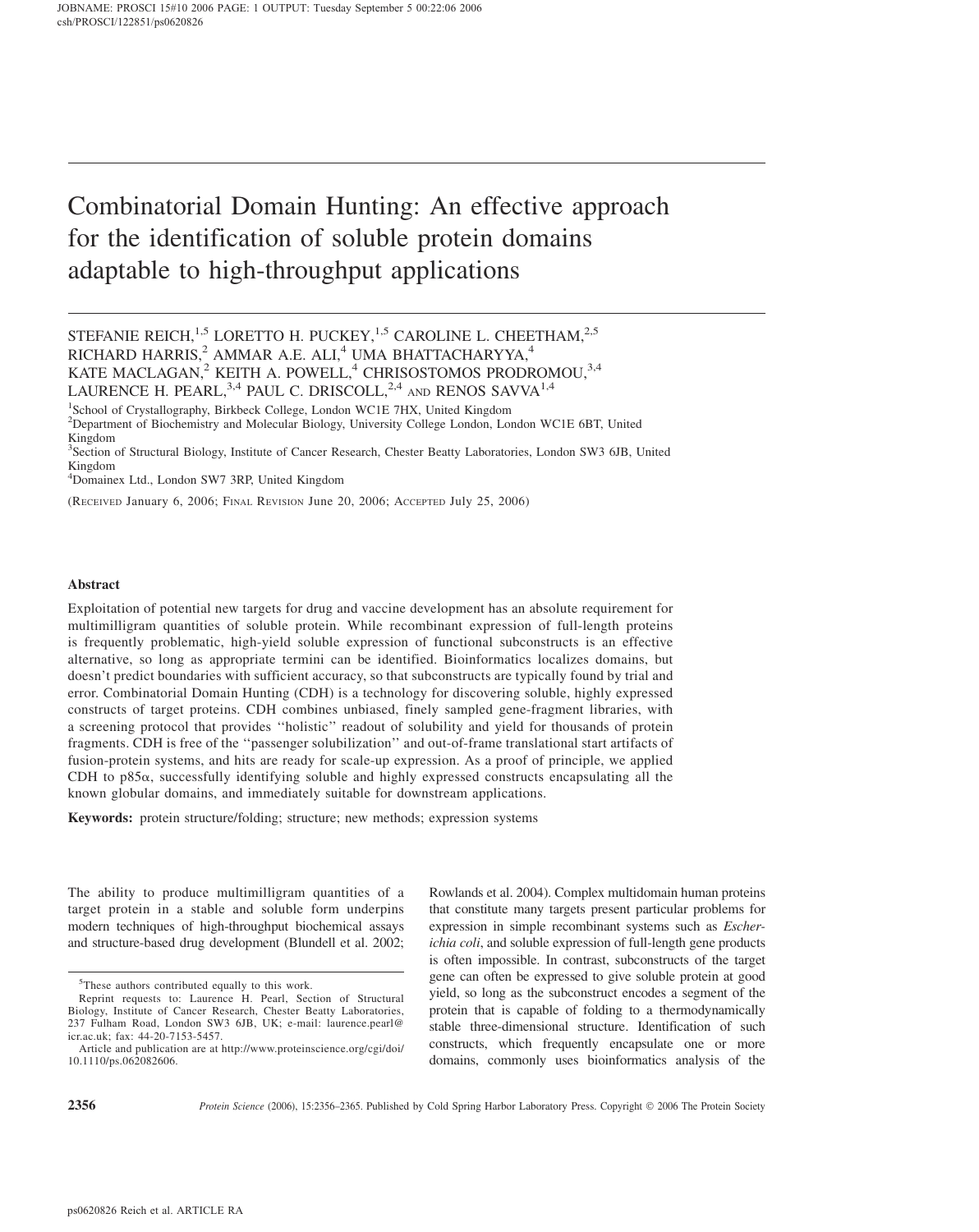protein sequence, and/or partial proteolytic digestion of the full-length protein or at least a larger construct. Bioinformatics can be effective in localizing domains within the overall sequence and defining conserved core residues, but is poor at predicting boundaries and identifying globular structures formed by multiple domains. For example, knowledge of the true boundaries of the structured domains of TERT protein (Jacobs et al. 2006) and Sir3 (King et al. 2006) has remained elusive until recently, even though their sequences have been known for some time. Precise definition of boundaries is very important, and experience shows that variation by two or three residues can significantly alter the behavior of the protein product—underestimates can lead to burial of a charged N or C terminus, giving an unstable construct, while overestimates generate disordered additional segments that may promote aggregation or prevent crystallization. Furthermore, bioinformatics cannot predict if a defined domain will be expressed in a soluble form in multimilligram amounts. Limited proteolysis is a technique with a good track record in structural biology that relies on folded segments being less accessible to a protease, such as trypsin, than the ''linkers'' that connect them. Thus, readily cleaved sites define the boundaries of folded regions, although accessible loops within folded regions can give misleading results. However, it is an experimental technique with an absolute requirement for some folded soluble protein at the outset, and cannot be applied ab initio. Clearly, a method identifying clones expressing soluble domains from a higher throughput, low-information screen to a lower throughput, high-information screen, while eliminating false positives, is desirable. Diverse attempts, which have been successful, have recently been made to address this (Cabantous et al. 2005a; Cornvik et al. 2005; Jacobs et al. 2006; King et al. 2006). Experience over two decades of the problem of producing protein for structural study has led us to develop a technique that directly addresses the problem of identifying constructs, from a library of DNA fragments, that express soluble, stable protein that is produced at multimilligram levels in Escherichia coli. We have developed a combinatorial approach, which generates a random library of contiguous fragments of the target gene in a one-pot reaction, with a defined fragment size distribution and random positional distribution over the parent DNA sequence. We have combined this approach with a holistic screen that identifies stable, soluble, and highly expressed protein segments, free from false positives introduced by "passenger solubilization" with fusion proteins, and amenable to scale-up production without further genetic manipulation. Here we report a proof-of-principle study in which this combinatorial domain hunting (CDH) method is applied to a multidomain target protein, the p85 $\alpha$  subunit of class  $1_A$ phosphoinositide 3-kinase. Work over many years by ourselves and others has defined the domain architecture of this protein empirically, and elucidated three-dimensional structures for most of its folded regions (Booker et al. 1992, 1993;

Liang et al. 1996; Musacchio et al. 1996; Nolte et al. 1996; Siegal et al. 1998; Hoedemaeker et al. 1999). In contrast, it took CDH only months to successfully identify stable, soluble, and highly expressed protein segments encapsulating the known globular BCR, N-SH2, and C-SH2 domains individually, in addition to a new construct expressing the tandem SH3-BCR segment. We show CDH to be a rapid and effective method applicable ab initio to discovery and production of highly expressed soluble constructs from protein targets.

## Results and Discussion

## Generation of gene fragment library

The first stage in the CDH methodology requires generation of a fragment library of the target gene (Fig. 1A).



Figure 1. Gene fragmentation. (A) Schematic of the CDH gene fragmentation process. PCR with TTP/dUTP mixtures is used to generate copies of the target gene in which uracil is randomly incorporated in place of thymine. The uracil-doped amplified DNA is subjected to a modified baseexcision cascade in which uracil-DNA glycosylase excises the uracil bases generating abasic sites, which are cleaved by endonuclease IV, giving a single-strand nick that is converted to a double-strand break and bluntended by S1 nuclease. As the reaction cascade is initiated only at uracils, whose distribution along the sequence and among the PCR reaction products is random, the cascade generates a random and unbiased library of gene fragments, whose size distribution is solely dictated by the TTP/ dUTP ratio. (B) dUTP-dose dependent fragmentation. SYBR-Safe stained 1% agarose gel of an  $\sim$ 2.2-kb human p85 $\alpha$  PCR-amplified cDNA (righthand lane), alongside the products of CDH fragmentation reactions using increasing amounts of dUTP (as percent of total TTP+dUTP concentration). The progressive decrease in modal size of the DNA distribution with increasing dUTP concentration is clearly seen.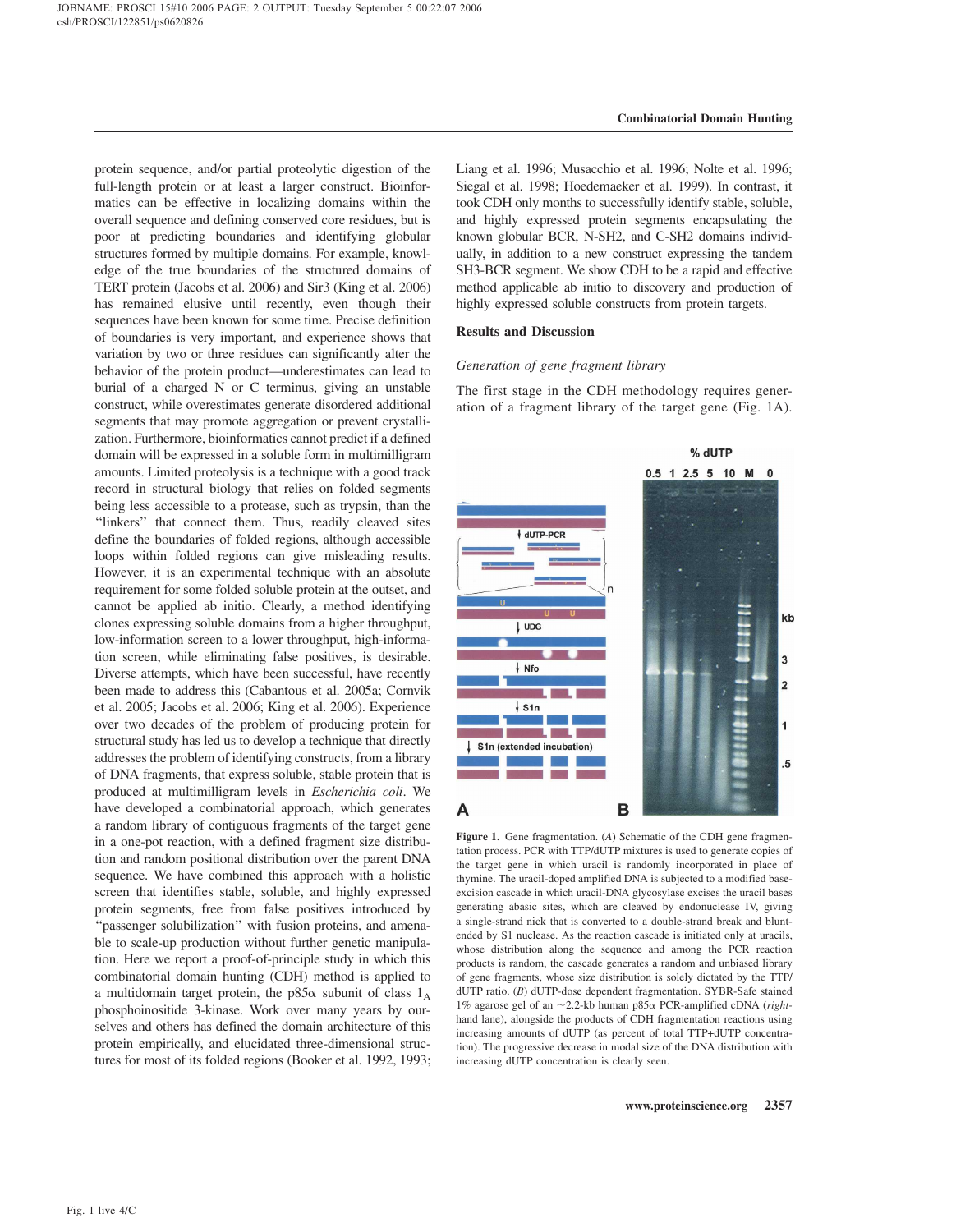Although in this study wild-type human  $p85\alpha$  DNA was used, resynthesis of the gene is desirable as this has several advantages. Firstly, it optimizes the DNA sequence for expression in the target host, and secondly, it can be used to disrupt G:C islands to ensure that a more even fragmentation of the DNA is observed, thus ensuring that all domains can be captured. To achieve fragmentation, we first amplified the target gene by PCR in which dUTP was included at 1% of the TTP concentration. The dUTP/TTP ratio determines the size distribution of the fragments generated in the subsequent reactions, and an optimal range for a desired modal size can be reliably estimated on the basis of the length of the gene. The purified PCR product is then exposed to a modified base excision pathway consisting of uracil-DNA glycosylase (UDG), endonuclease IV (Nfo), and S1 nuclease (S1n). The consecutive action of these three enzymes generates a double-strand break at each point where a uracil was present on either strand. The probability of uracil incorporation at any site in any cycle is entirely a function of the dUTP/TTP ratio used in the PCR reaction, and the initiation of the reaction cascade by UDG proceeds with very high efficiency wherever a uracil is present, regardless of local sequence. Furthermore, uracil, unlike other noncanonical bases such as oxyanine (Hitchcock et al. 2004), maintains authentic Watson-Crick base-pairing so that its incorporation is nonmutagenic. Given pure enzymes free of nonspecific nuclease activity, the reactions can be run to completion without need for time courses or titrations, and with the outcome entirely dictated by the dUTP/TTP ratio (Fig. 1B).

The products of the target gene fragmentation reaction are directly ''captured'' using the pCR-Blunt-TOPO ligase-free cloning system (Invitrogen). Although the fragments produced by the UDG/Nfo/S1n cascade can be ligated into general blunt-cut vectors by conventional ligase reactions, the very high efficiency and very low background of the topoisomerase-modified vectors is a facile way of capturing the fragment library generated. For the proof-of-principle study reported here, the standard nonexpressing version of the pCR-Blunt-II-TOPO vector was used, and inserts transferred to the pDXV3 (see Materials and Methods) series of expression vectors (Domainex Ltd, UK) as EcoRI fragments. The pDXV vector series provides three translation starts in three different reading frames, each with C-terminal ''tags'' and stop codons in three different reading frames. Although the use of multiple vectors does not increase the probability of inserts in the correct orientation and in frame per se (1/18), it guarantees that every generated fragment can be captured in frame, no matter where the initial point of DNA fragmentation. So even DNA fragments generated from a double-strand break of a rare A:T base pair inside an G:C island can be captured, whereas,

with only one cloning vector it could be lost if it happens to be out of frame.

During development of the method and in this proof-ofprinciple study, we have sequenced selections of clones from libraries generated for several genes. While sequencing of a sufficient number of inserts to achieve formal statistical significance would be prohibitively expensive, the data we have obtained suggest that the fragmentation process is, indeed, generating the size distribution and sequence ''cover'' consistent with unbiased uracil incorporation and consequent fragmentation (Fig. 2).

## Development of a holistic solubility screen

The yield, stability, and solubility of a given protein construct expressed in a bacterial cell depend on several interacting factors, including the stability of the mRNA, the processivity with which it is translated, the susceptibility of the nascent polypeptide product to aggregation, and the stability of the folded product. Some of these factors can be improved by, for example, recoding the target gene to give optimal codon usage and minimal mRNA secondary structure (Prodromou and Pearl 1992; Wheeler et al. 1996; Jaffe et al. 2000; Hamdan et al. 2002). Alternatively, the protein can be expressed intentionally in an insoluble state and then attempts made to refold it in vitro (Cabrita and Bottomley 2004). In all cases, success depends on the actual stability of the protein segment being expressed. If it cannot adopt a folded globular state in which uncompensated hydrophobic exposure and polar burial are minimized, then it will not be soluble in vivo, regardless of the expression system, nor will it be amenable to refolding in vitro. In designing our screening protocol, we have sought to identify those constructs within a gene fragment library that expresses protein segments, simultaneously satisfying the requirements of yield, stability, and solubility, sufficiently well to allow scale-up to the levels required for structural studies.

Our screening protocol for this proof-of-principle study operates in several stages (Fig. 3), and we were concerned with following the distribution of fragments and their behavior at all stages. Consequently, we acquired data at many levels to allow us to determine the possible origins of any false positives and negatives that might arise. We have therefore used a more laborious version than would be adopted by an optimized high-throughput protocol, as follows. Firstly, clones from the fragment library were analyzed at the DNA level by restriction digestion to determine whether or not insertion of a fragment had taken place. Vectors containing inserts were then transformed into an expression strain and a dot-blot analysis with an anti-''tag'' antibody used to detect clones expressing tagged protein.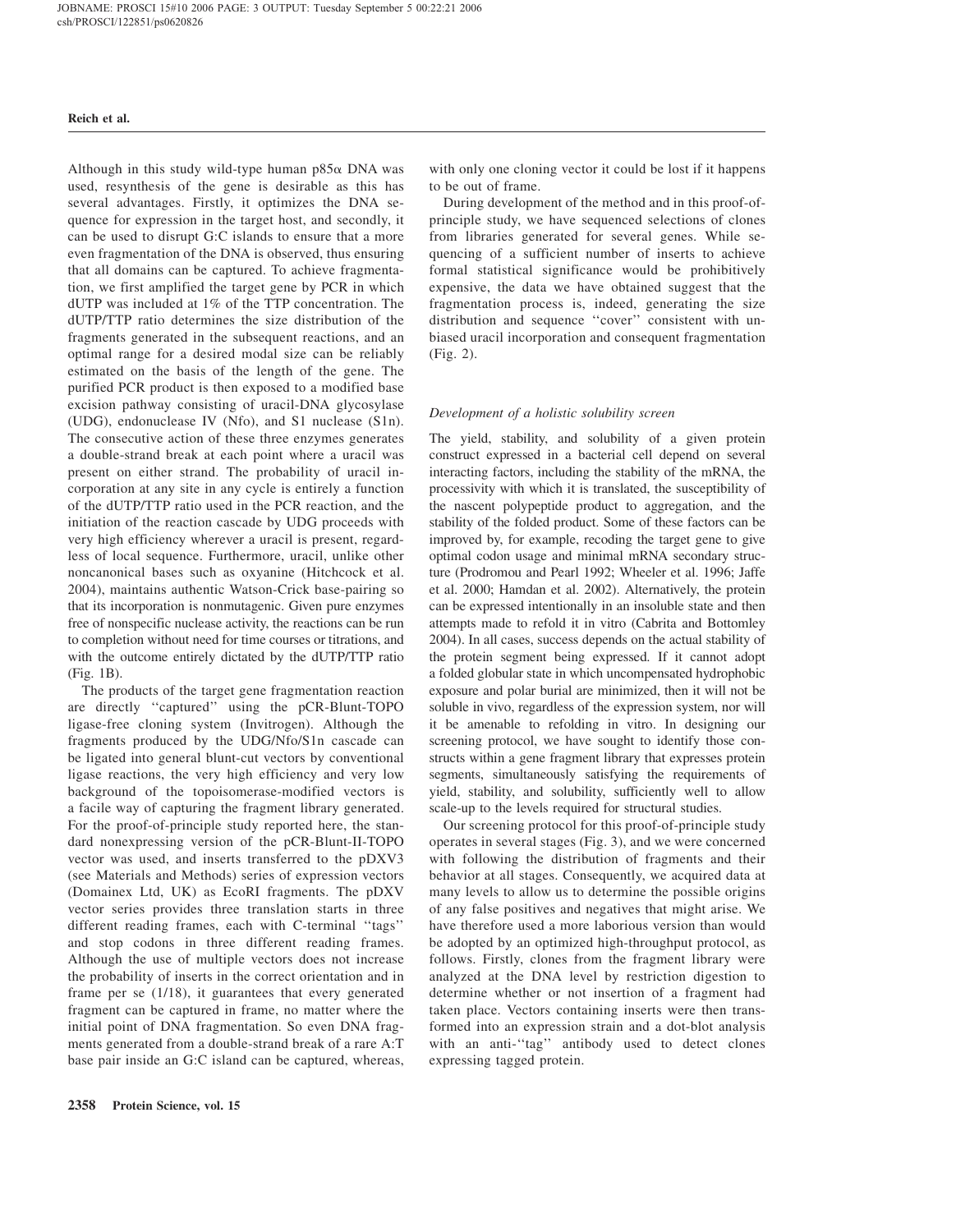

Figure 2. Fragment library distribution. (A) Fragment size distribution is unbiased. SYBR-Safe stained 1% agarose gel of 144 individual clones, generated by shotgun capture of the fragmentation reaction in the ligasefree cloning vector pCR-Blunt-II TOPO (Invitrogen). Clones were pooled in lots of 12 and miniprepped, and captured DNA inserts were released as EcoRI fragments, with 12 vector-derived bases still attached to each end. The distribution of fragment sizes populates the desired range 0.1–1.0 kb. (B) The fragment position is random. Coverage plot of 63 randomly selected and sequenced clones (black lines) from the p85a fragment library, ordered according to their 5'-end (bottom to top), arrayed against the 2175-bp sequence of human  $p85\alpha$ . Apart from clones beginning at the actual 5'-end of the target gene, the start positions of the fragments are evenly distributed across the target gene, which is fully sampled. Although the sample size is far too small for statistical significance, it is fully consistent with random and unbiased fragmentation.  $(C)$  As  $B$ , but with the data sorted by  $3'$ -end position. (D) Histogram of fragment size frequency (N). Fragment sizes are binned in intervals of 200 bp. Although the sample size is too small for statistical significance, the distribution is consistent with the expected Poisson distribution for a random fragmentation process.

The tag we have chosen consists of a minimally short peptide fused in-frame to the C-terminal end of the screened fragment, which is used for detection by antibodies and for reporting the foldedness of the construct. In our screen, the tag is kept as small as possible so that its presence has a minimal effect on the properties of the protein segment to which it is attached, thereby minimizing the potential for passenger solubilization effects that accompany the use of fusion proteins. Previous approaches to high-throughput solubility screens (Maxwell et al. 1999; Waldo et al. 1999; Pedelacq et al. 2002; Nakayama and Ohara 2003) have generally used expression systems in which the screened fragment is fused to a folded ''carrier'' protein, variously employed as a reporter (green fluorescent protein), a selective marker (chloramphenicol acyltransferase, kanamycin phosphotransferase), and/or affinity ligand (maltose binding protein, glutathione-S-transferase). While these systems have various strengths and have had some success, they can on occasion suffer in that the solubility, stability, and yield



Figure 3. Solubility screening. (A) Schematic of CDH screening process. Colonies arrayed on membranes that react with an anti-tag antibody are picked and individually inoculated into small-scale liquid cultures in multiwell dishes, incubated under standard conditions and expressioninduced. Gentle nondenaturing lysis releases cytoplasmic proteins that pass through a hydrophobic filter, and over an affinity resin for the attached tag. Eluates from the affinity resin are blotted onto membranes and detected using anti-tag antibody. Tagged protein that is abundant in the cytoplasm, soluble and nonaggregated, and properly folded is substantially enriched by this process and gives rise to strong signals in the dot blot. (B) Principle of ''tag-availability.'' When a peptide tag is appended to the C terminus of a hypothetical target protein construct that encapsulates a folded globular region (left), the tag (magenta surface) is fully exposed and available for interaction with affinity resins. When the construct is too short (right), the tag becomes embroiled in the core of the protein and is unavailable to affinity resins. Even where a tag is appropriately positioned relative to the domain termini, aggregation and misfolding decrease the availability of the tag favoring retention of ''good'' constructs over ''bad.''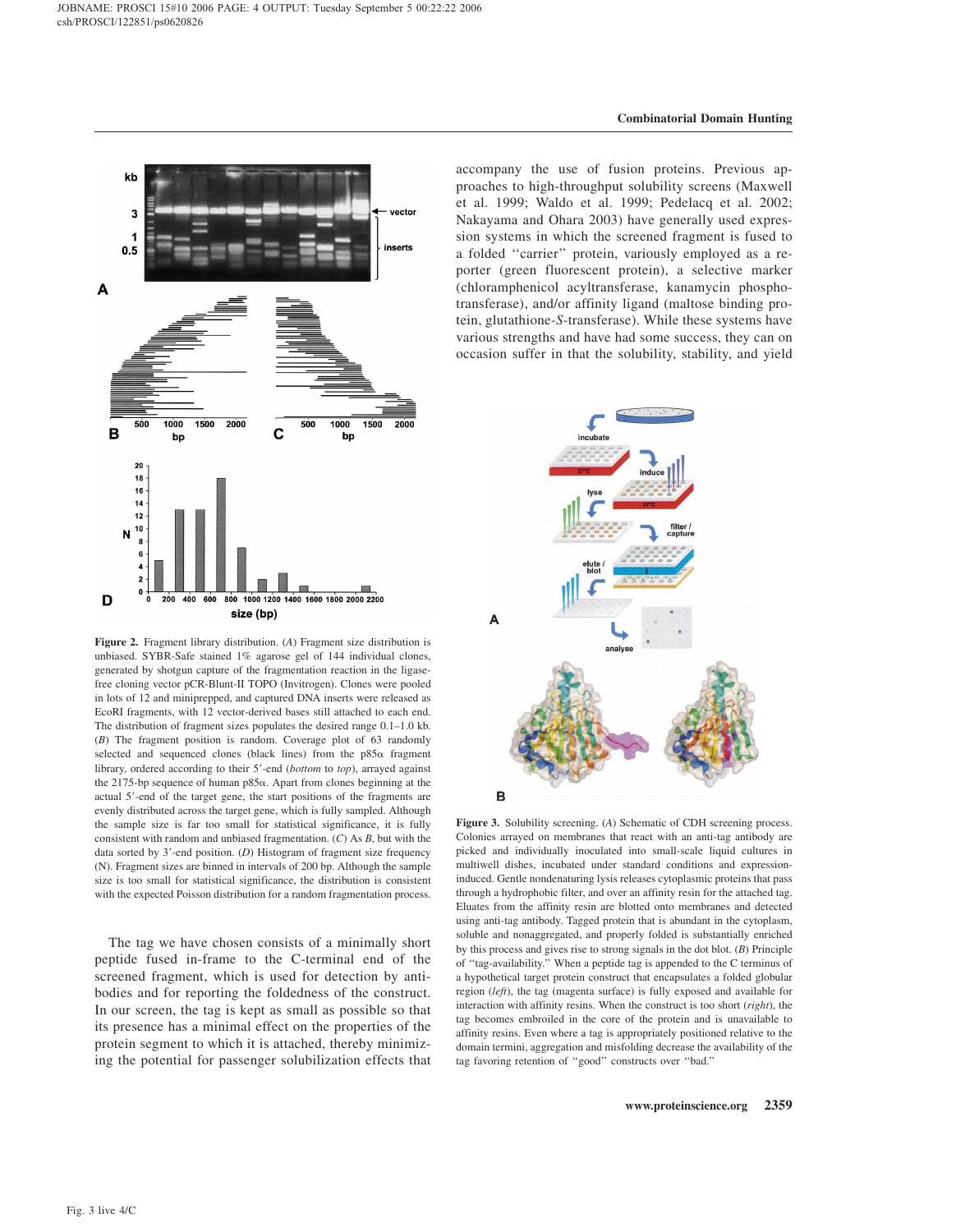that are detected are properties not of the target protein fragment in isolation, but of the fusion with the carrier protein (Nakayama and Ohara 2003). One practical outcome of this is that inherently unstable or unfolded protein segments can become significantly stabilized and/or solubilized as ''passengers'' of the fusion protein, and give rise to false positives (Nakayama and Ohara 2003). Once separated from their fusion partner, however, and expressed as the isolated segment, they display their inherent properties and are revealed as negatives. In another study using green fluorescent protein as a fusion partner (Kawasaki and Inagaki 2001), out-of-frame spurious translation products up to 90 residues long were identified as strong positives. However, recently this problem has been addressed (Cabantous et al. 2005a). In contrast, in our screen such small fragments are not stabilized by a large fusion and do not appear as false positives.

At the first level of our screen, clones expressing a fragment in-frame from the start codon through to the C-terminal tag, regardless of solubility or stability, are readily detected by anti-tag antibody in a colony blot or dot blot. Inclusion of defined negative and positive control samples allows the significance of experimental antibody reactivity to be determined, allowing downstream processing to be restricted only to those with ''strong'' signals if desired. Central to the efficacy of the screen is the ability to discriminate between proteins that possess the desired properties of solubility, stability, and yield, and those that don't. The mere presence of a detectable ''tag'' in the first-level screen gives an indication of yield and in vivo stability of a particular construct within the expressing bacterium, but gives no indication of its solubility. To determine this, we use a second-stage screen in which cultures of positive colonies from the first stage are lysed, and the supernatant passed through a hydrophobic filter to remove cell debris and aggregated material, and then over an affinity resin specific to the peptide tag appended to all constructs. Although the tag is present on all constructs at this stage, we have observed that the ability of a tagged construct to be retained on an affinity matrix is strongly influenced by the suitability of that construct. Thus, where a protein construct is highly aggregated or misfolded, the tag becomes buried and unavailable for interaction with the affinity matrix. A similar concept underlies structural complementation methods in which the ability of a peptide tag to bind to and functionally reconstitute a coexpressed reported protein is used to indicate the foldedness of the tagged protein construct (Wigley et al. 2001; Cabantous et al. 2005b). However, in our approach the availability of the tag is determined after release from the supportive cellular milieu, so that the protein is assessed on its own merits and the possibility of passenger solubilization by complexation with a reporter protein is eliminated. We

find that this property of ''tag-availability,'' in combination with filtration, provides an effective holistic discriminator in favor of soluble, stable, and nonaggregated protein constructs amenable to at least affinity purification. Key to the efficacy of this second screen step is the use of a gentle enzymatic lysis process, whereby the cytoplasm of the bacterial cells is sampled, rather than solubilized. Aggressive lysis procedures involving sonication, mechanical disruption, or detergent resuspend a great deal of otherwise insoluble tagged material, which then binds to the affinity matrix regardless.

## Application to p85a and results

Although CDH was developed for application to targets that lack structural data, for our proof-of-principle study, we applied it to a very well-studied target protein, the  $p85\alpha$  regulatory subunit of class  $1_A$  phosphoinositide 3-kinase (Otsu et al. 1991; Skolnik et al. 1991). Work over many years by ourselves and others (Booker et al. 1992, 1993; Liang et al. 1996; Musacchio et al. 1996; Nolte et al. 1996; Siegal et al. 1998; Hoedemaeker et al. 1999) has defined the domain architecture of this protein empirically, and elucidated three-dimensional structures for most of its folded regions, making  $p85\alpha$  an ideal benchmark for testing CDH.

A cDNA for human  $p85\alpha$  was PCR-amplified and fragmented using the UDG/Nfo/S1n system with a 100:1 TTP:dUTP ratio, and the resulting fragment library captured in pCR-Blunt-II TOPO (see Materials and Methods). For expression screening, the library was transferred to the pDXV3 vector series as EcoRI fragments (see Materials and Methods); 1404 clones with inserts were picked, grown in liquid culture, and lysed using a gentle enzymatic protocol (see Materials and Methods). In-frame protein expression was determined in "dot blots" with an antibody to the C-terminal  $His<sub>5</sub>$  tag appended onto expressed  $p85\alpha$  fragments by the  $pDXV3$ vectors (see Materials and Methods), and 191 clones gave signals sufficiently above background to warrant further analysis. Of these, 109 showed high or medium strength signals in a ''dot blot'' after the second stage, which selects against aggregated, insoluble, or misfolded protein (Fig. 4A). Ni-IMAC-eluates from these were subjected to SDS-PAGE and analyzed by immunoblot directed against the C-terminal tag (Fig. 4B), with clear, strong bands observed for 41 clones. Inserts from all clones yielding a high-level immunoblot were sequenced to allow determination of their location within the overall  $p85\alpha$  cDNA. Sixteen of these clones also gave strong bands of corresponding molecular weight on Coomassiestained gels, suggesting that they were producing protein at the levels required for structural studies, and were designated ''hits'' (Fig. 4C). These Coomassie-positive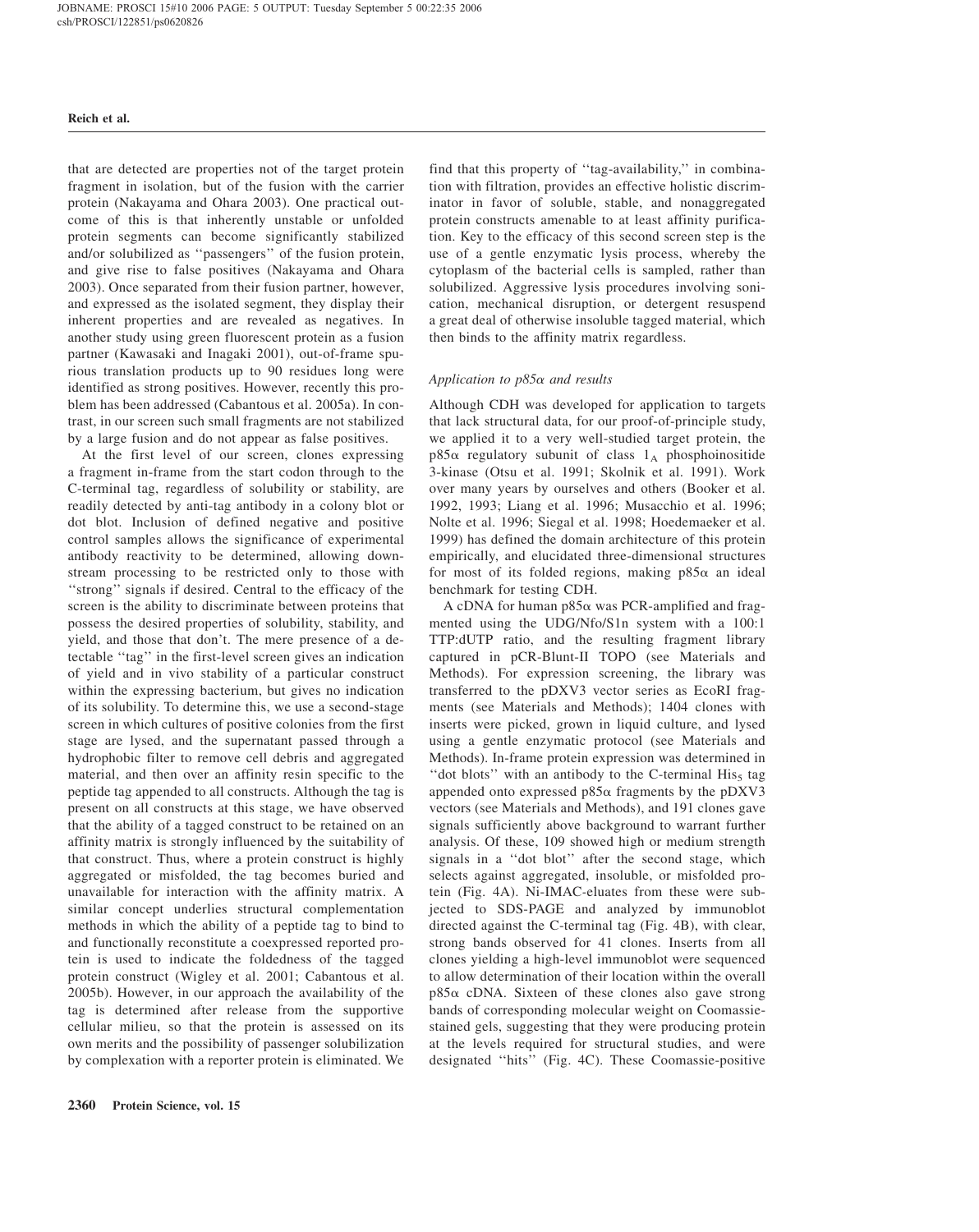

Figure 4.  $p85\alpha$  "hits." (A) Dot blots for eight clones that were taken through to preliminary structural assessment by <sup>1</sup>H-NMR. Pre-screen blots indicate reactive protein levels prior to any filtration or affinity enrichment that is sensitive to tag-availability. Post-screen blots indicate levels of folded, soluble, nonaggregated protein. A decrease in signal (as in A014- F07) suggests that this construct expresses at high levels, but is not as efficiently released from the cytoplasm as other constructs. Nonetheless, it produces sufficient protein for structural studies. (B) Western blots of SDS-PAGE gel of protein eluted from the final stage of the screen for eight clones taken through to preliminary structural assessment by <sup>1</sup>H-NMR. Consistent with the dot blots, all samples show bands that are immunoreactive to anti-tag antibody, and indicate that ''hits'' are in the expected size range for the experiment. One clone (A010-A05) shows clear evidence of proteolytic breakdown from the genetically predicted protein size. (C) As B but Coomassie-stained to indicate total protein. All clones show good correlation between the immunoreactive bands in the Western blots  $(B)$  and the major protein bands in this gel. In most cases, the level of the target band is substantially higher than other protein bands and should readily purify with one or two more steps to a suitable degree for detailed structural analysis by NMR or X-ray crystallography.

clones were grown up on a larger scale (1 L), lysed by sonication after an enzymatic incubation, clarified by centrifugation, and subjected to a single step of purification using a *Proteus* IMAC Mini spin-column. Fourteen clones produced sufficient semipure protein on scale-up to allow further analysis, and the eight purest clones were taken through to  $1D^{-1}H\text{-NMR}$  spectroscopy (Fig. 5). Chemical shift dispersion in  $1D^{-1}H\text{-NMR}$  spectra is a strong indicator of the presence of structured globular protein, and is an effective method we and others (Rehm et al. 2002; Page et al. 2005) have used to determine the foldedness or otherwise of protein constructs. Out of eight clones analyzed, seven gave spectra consistent with a substantially folded structure, and one gave a spectrum indicating an absence of ordered globular structure.

Gratifyingly, the distribution of the soluble folded hits across the  $p85\alpha$  sequence corresponded very well with the known positions of domains (Fig. 6), and provided constructs suitable for determination of the individual domain structures were they not already known. For



Figure 5. <sup>1</sup>H-NMR spectra of p85 $\alpha$  "hits." (A) <sup>1</sup>H-NMR spectrum of protein expressed by clone A016-E02 (corresponding to the N-SH2 domain). Clear resonances below 0 ppm arise from upfield-shifted methyl groups, which are strongly indicative of globular structure. Tildes (~) represent signals truncated for clarity, and asterisks (\*) indicate sharp signals from buffer components. (B) Upfield methyl group region from clone A010-B08, corresponding to the tandem SH3-BCR domain pair. (C) As B, but for clone A014-F07 corresponding to the BCR domain. (D) As B, but for clone A010-A05 corresponding to the C-SH2 domain. (E) As B, but for clone A004-G10 corresponding to a short segment of polypeptide containing the low-sequence complexity linker between the BCR and N-SH2 domains and a fragment of the N-SH2 domain. The absence of upfield-shifted signals with chemical shifts <0.8 ppm indicates a nonglobular piece of protein representing a rare false positive from CDH.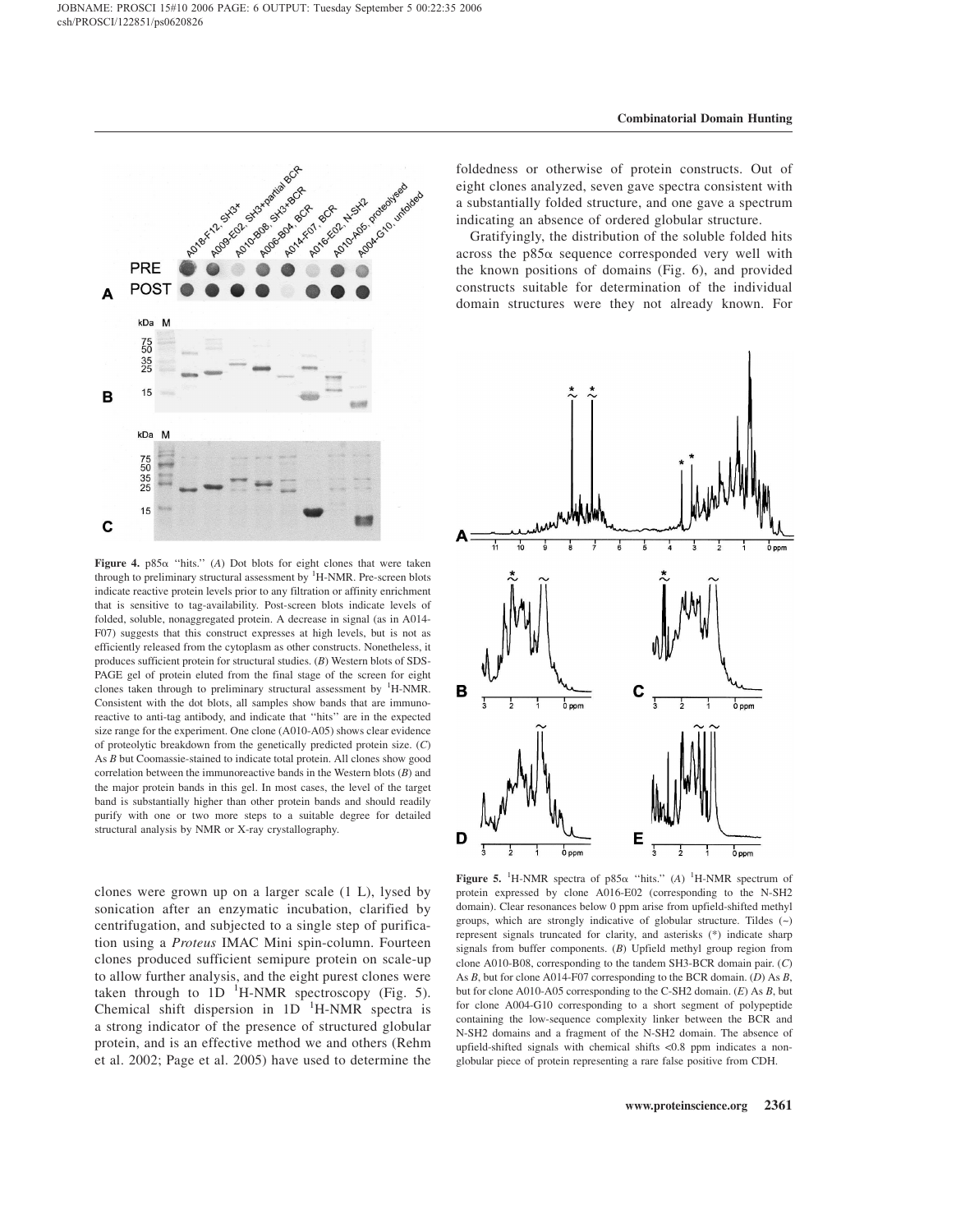

Figure 6. Coverage of  $p85\alpha$  CDH "hits." Bars indicate the positions of the 14 final "hits" relative to the  $p85\alpha$  protein sequence and known domain structure. These 14 clones gave pre- and post-screen dot blots significantly above background, gave immunoreactive bands in Western blots that correlated with strong protein bands in Coomassie-stained gels, and produced good levels of protein in one simple scale-up from the smallscale parallel growth conditions used in the screens. Constructs in blue have been shown by NMR to encode folded globular protein; those in magenta also give NMR spectra consistent with folded globular structures, but display some proteolysis in gels, suggesting that they contain poorly ordered but nonaggregating termini attached to a folded core. Constructs in gray have not been further characterized. Nearly all of the constructs shown (except the one unfolded construct, red) would be suitable for structural studies of p85a component domains and/or screening assays for small-molecule ligands.

example, two hits, A016-E02 and A001-H03 (amino acid residues 322–441 and 321–448, respectively), were obtained for the central N-SH2 domain, which closely encapsulate the domain boundaries used in NMR and crystal structure analyses of that domain (NMR, residues 314–431; crystallography, 321–440) (Booker et al. 1992; Nolte et al. 1996). Similarly, two hits, A006-B04 and A014-F07 (residues 66–326 and 111–314 respectively), encapsulate the construct used in crystal structure determination of the BCR domain (residues 105–319) (Musacchio et al. 1996). Although no hit was obtained in this sampling of the fragment library for the small N-terminal SH3 domain in isolation, a highly expressed soluble hit was obtained for a larger construct, A010-B08 (3–303), encapsulating the tandem SH3 and BCR domains, whose structure in combination has not yet been described. Three hits were obtained—A008-E11, A008-H04, and A010-A05 (residues 561–720, 550–720, and 549–720, respectively)—that extend nearly to the C terminus (residue 724), encapsulating the C-SH2 domain with varying amounts of the predicted inter-SH2 coiledcoil region. These constructs, whose N termini are longer than that used in previous structural studies (residues 614–720) (Hoedemaeker et al. 1999), show a degree of

2362 Protein Science, vol. 15

N-terminal proteolysis, but give excellent <sup>1</sup>H-NMR spectra and display better behavior in terms of solubility and aggregation than the original constructs used in structural studies, suggesting that those may have been suboptimal.

One highly expressed hit (A004-G10) nonetheless gave an NMR spectrum indicating a substantial lack of folded structure. This construct corresponds to a short segment of polypeptide (residues 307–376) running from the end of the BCR domain into the first third of the N-SH2 domain and incorporating the BCR – N-SH2 ''linker'' region. Interdomain ''linkers'' are commonly natively unfolded and flexible, and are by their nature polar and hence soluble. In a screening process intended to find folded globular segments, this hit must be formally considered a false positive. While the short length of this type of linker segment allows their representation in the fragment library to be substantially reduced by applying a size cut-off during gel-purification of the products of the DNA fragmentation reaction, fragments of this and much shorter size have been a source of false positives, resulting from out-of-frame translation, in fusion systems where they are stabilized by association with the larger globular protein, and not subject to the degradation of short polypeptides that occurs in the E. coli cytoplasm. However, this has recently been addressed (Cabantous et al. 2005a,b). The use of a minimal tag in our system provides no such stabilization and serves to minimize the occurrence of such false positives. Interestingly, the number of clones expressing in-frame DNA fragments that we obtained was higher (191 clones) than the theoretically expected number (78 clones; 1404 clones with a 1/18 chance of being in-frame). It is difficult to rationalize why this is the case, and we can only speculate as to the reasons. Often we have observed that DNA fragments prefer a particular orientation during nondirected cloning experiments. This bias may result because the growth of E. coli harboring expression plasmids with out-of-frame and/or inserts in a reverse orientation may in some way be suppressed. This suppression may result from deleterious effects of the translated products or their unusual demand for rare codons. Ongoing work will show how other proteins behave in this respect. However, the number of positive clones decreases substantially in subsequent stages of our screen such that we obtain a pool of clones that represent in-frame translated  $p85\alpha$  DNA fragments expressing protein in multimilligram amounts.

#### Modifications toward a high-throughput protocol

The proof-of-principle study was concerned with closely following the distribution and behavior of the gene fragments at all stages. However, a few modifications would adapt the screen to a high-throughput procedure. We propose that the fragments be cloned into proprietary TOPO-charged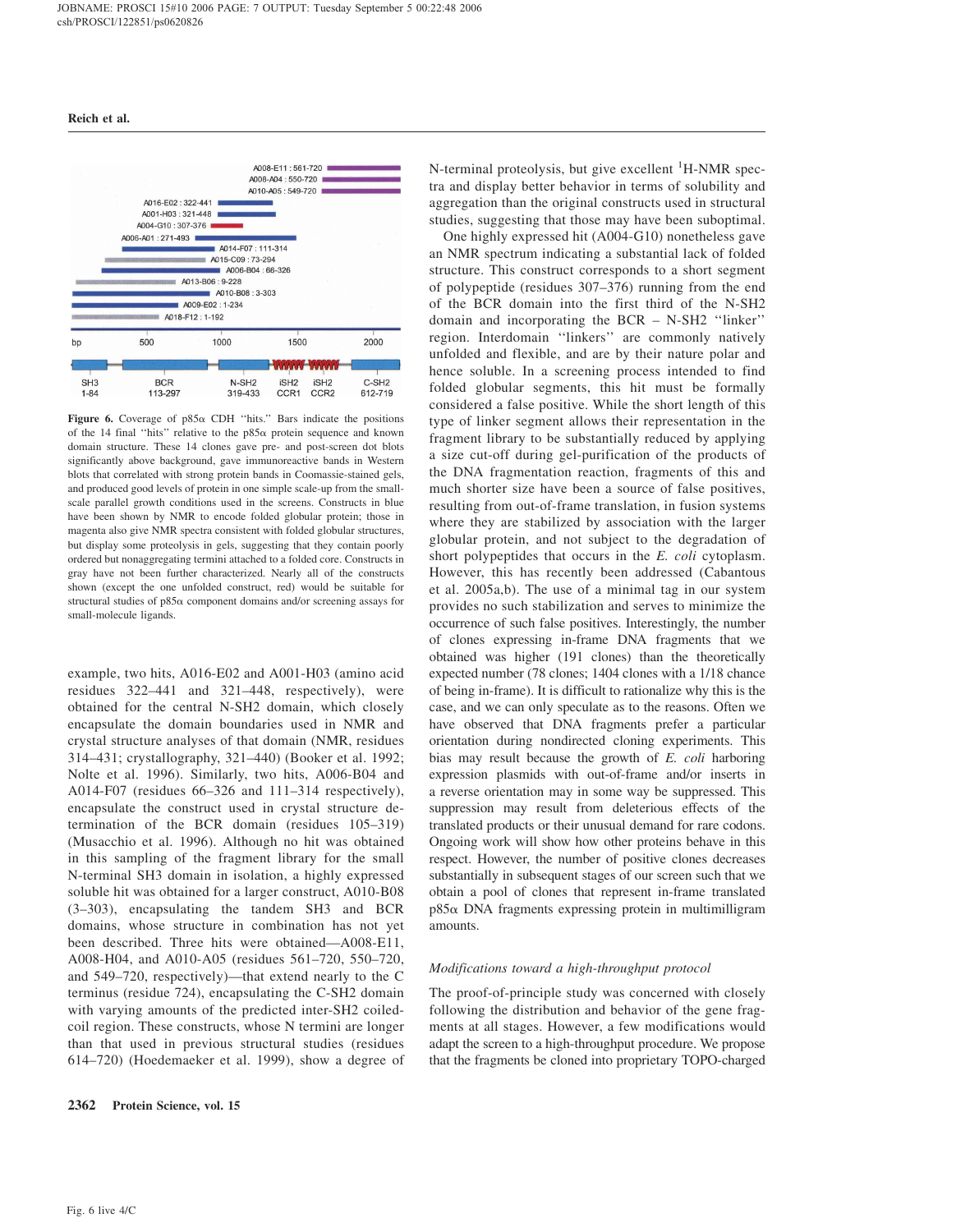expression vectors (pDXV4) that directly express the captured fragment. Transformants are then arrayed, using a colony-picking robot, onto nitrocellulose membranes, and clones expressing ''tagged'' protein are identified by standard colony-blotting using an anti-''tag'' antibody. This would complete the high-throughput screen, and only positive clones are then analyzed further to identify those expressing at multimilligram quantities in a soluble form. Characterization could include DNA sequencing, protein purification, mass spectrometry, and 1D-NMR to determine their folded state. A recent in-house project with human  $Hsp90- $\beta$$ using such a high-throughput screen showed that the expected domains are identified and that false positives are, indeed, very rare (data not shown), indicating that the screen effectively works as we propose.

## **Conclusions**

We have developed an effective means for the production of stable, soluble, and highly expressed segments of protein encoded by a target gene, in a high-throughput and semiautomated process. The modified base-excision cascade delivers predictable and positionally unbiased fragmentation of target genes without the need for caseby-case titration and/or time-course experiment. The implementation of the minimal tag-availability screen provides effective detection and selection of soluble constructs, free from the high levels of false positives generated by passenger solubilization observed occasionally in some fusion-protein systems. We have clearly demonstrated the efficacy of the Combinatorial Domain Hunting approach on the  $p85\alpha$  subunit of phosphatidylinositol-3kinase, rapidly generating ''structure-friendly'' expression constructs that encapsulate the known globular domain structure of the protein within a time frame of a few months rather than years as was achieved by more conventional means.

While this manuscript was in preparation, recent advances in colony screening and reduction of false positives have been published (Cabantous et al. 2005a; Cornvik et al. 2005) that could also be integrated within our screen to make it more effective.

## Materials and methods

## Construction of pDXV3 vectors

The pDXV3 vector series is designed to allow expression of all DNA fragments generated from the target gene, with a short peptide tag  $(e.g., His<sub>5</sub>)$  added to the C terminus of the encoded protein segment. As fragmentation does not preserve the reading frame, variants are required both upstream and downstream of the plasmid-encoded start codon in order to restore all possible forward reading frames. pDXV3 vectors were constructed by replacing the NdeI–HindIII segment of the multiple cloning site

of pRSET T7 (Invitrogen), with overlapping oligonucleotides based on the following core sequence:

## CATATGXCAATTGCAGCTGXCACCATCACCATCACTGATT GAATAAGCTT

where X represents frameshift positions. At these positions, all combinations of (1) no additional nucleotide, (2) cytosine mononucleotide, or (3) cytosine-guanine dinucleotide were represented, resulting in nine variants. The pDXV3 cloning site thus provides (1) a start codon embedded in an NdeI restriction site,  $(2)$  a 5' frame-correction sequence, immediately upstream of (3) restriction sites for cohesive-ended (MfeI) or blunt-ended (PvuII) cloning of fragments,  $(4)$  a 3' frame-correction sequence, followed by (5) a peptide tag-encoding sequence, followed by (6) stop codons in all forward reading frames, the last of which is part of a HindIII restriction site.

### Human p85a gene cloning and fragmentation

A full-length native coding sequence for human  $p85\alpha$ , fully consistent with the GenBank deposition NM\_181523, was assembled from DNA sequences generated by standard PCR with Taq polymerase from a human brain cDNA pool (Invitrogen). This sequence-verified cDNA provided the template for a further PCR reaction with a modified dNTP pool containing dATP, dCTP, dGTP as normal, and a mixture of TTP and dUTP in a ratio of 100/1. Amplified DNA was agarose gel-purified, spectrophotometrically quantitated, and incubated in restriction buffer 3 (NEB) with a cocktail of E. coli uracil-DNA glycosylase (UDG–NEB), E. coli endonuclease IV, S1-nuclease (Invitrogen), and calf intestinal phosphatase (NEB) at 37°C for 16 h. The resultant DNA fragment pool was purified using the Min-Elute kit (QIAGEN), size-selected by excision from agarose gels, and requantitated prior to capture in pCR-Blunt-II TOPO (Invitrogen). Colonies were picked and transferred to 96 well blocks for growth, subsequently miniprepped in pools of 12, and digested with EcoRI (NEB). Excised fragments were agarose gel-purified and pooled and ligated with a pool of the nine pDXV3 vectors digested with MfeI (NEB) using T4-DNA ligase (Promega), and the mixture was used to transform TOP10 Chemically Competent E. coli (Invitrogen). Resultant clones were miniprepped, and plasmid DNA was cut with NdeI/HindIII (NEB) and run on agarose gels to verify successful insertion.

## Fragment library screening

For screening, plasmids with inserts were used to transform E. coli BLR(DE3) cells, and picked colonies were grown in 24 well blocks containing LB media supplemented with Overnight Express Autoinduction System 1 (Novagen) at 37°C for 12 h. Aliquots from each well were aggregated into 96-well blocks and lysed with 2 µg/mL RNaseA (AbGene), 0.6 µg/mL DNase I (Roche), and 2.5  $\mu$ g/mL lysozyme (Sigma) at 30°C for 1 h.

To determine ''in-frame'' expression, lysates were ''dotted'' onto a Protran nitrocellulose membrane (Schleicher & Schuell), which was then probed with Anti-His $_6$  mAb (BD Biosciences) and developed with anti-mouse IgG-AP Conjugate (Promega) and BCIP/NBT (Sigma). Dark spots on the membrane were registered as positive expression hits.

A second aliquot of each culture was transferred to a new 96-well block, which was centrifuged, and the pellets were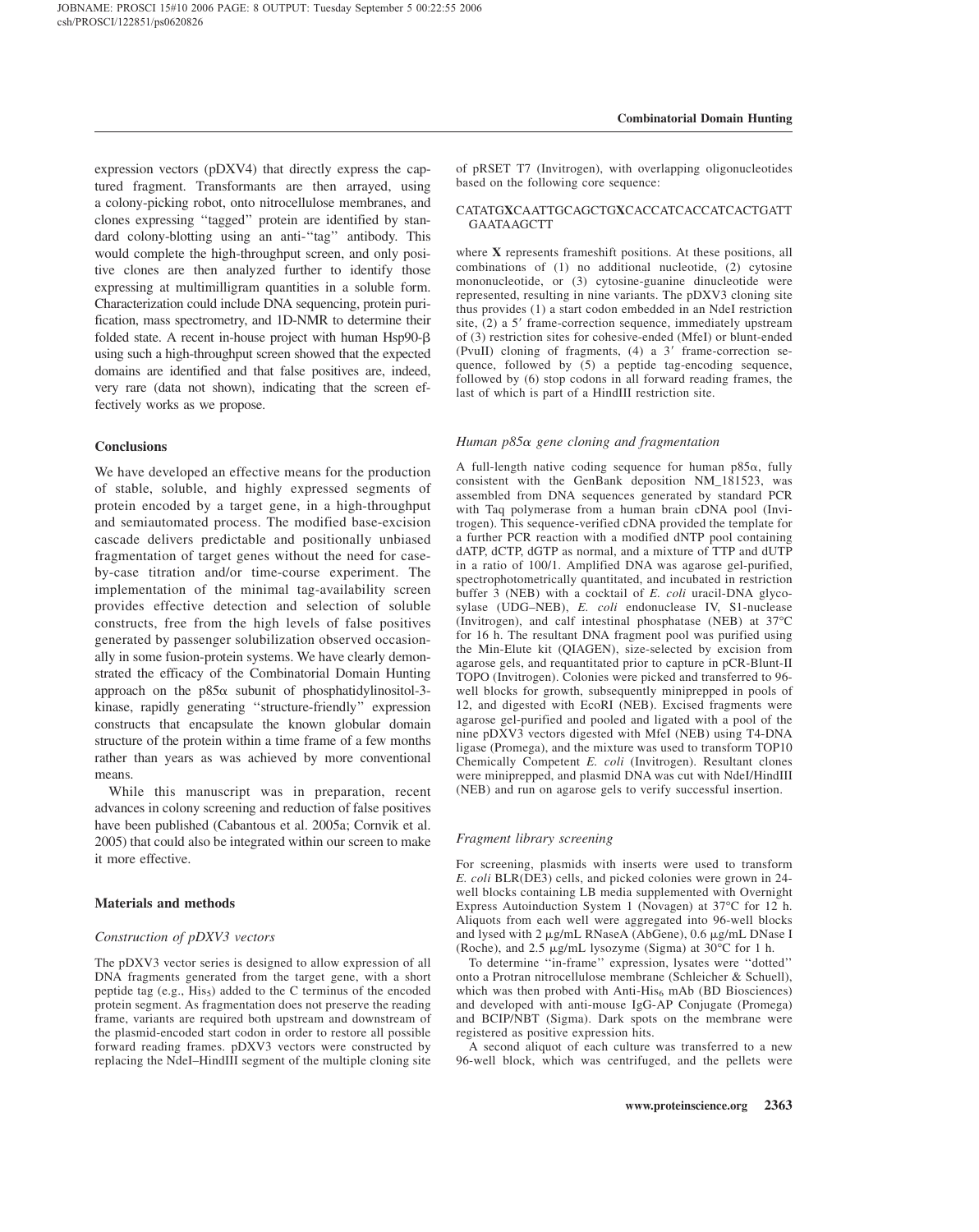stored at  $-20^{\circ}$ C for later DNA analysis. The remaining cultures were spun down, and the supernatants were discarded.

To determine soluble expression, lysates were subjected to filtration and affinity purification using the Ni-NTA Superflow 96 BioRobot Kit (QIAGEN) on a BioRobot 8000 (QIAGEN), and the eluate was dotted onto nitrocellulose membrane for immunodetection, as above. Dark spots on the membrane were registered as potential soluble hits. Aliquots of these samples were run on each of two SDS-PAGE gels—one stained with Coomassie Brilliant Blue R (Sigma) and the other blotted onto nitrocellulose membrane for immunodetection as described above. Clones presenting visible and correlated bands in both detection modes were registered as positive soluble hits. The gene fragmentation and screening process that comprises CDH is the subject of the published patent application WO 03/040391.

## Verification of soluble fragment identities and protein quality assessment

Plasmid DNA was prepared from the stored pellets for clones identified as soluble hits, and the DNA sequence of the insert was determined. The protein samples from the soluble hits were analyzed by peptide mass spectrometry to verify the size and composition predicted from the fragment DNA sequence. To determine the foldedness of the expressed protein segments, E. coli BLR(DE3) cells were transformed with plasmid from soluble hits and grown in 1 L of LB media to an OD of  $\sim 0.8$ . The autoinduced cells were lysed by enzymatic incubation followed by sonication, the lysate was partitioned at 45,000g, and the soluble fraction was purified on a Proteus Ni-NTA Mini spin-column (Generon). Eluted protein with no further purification was buffer-exchanged into a low salt buffer (50 mM potassium phosphate at pH 8, 50 mM sodium chloride, 1 mM dithiothreitol,  $1 \text{ mM }$  ethylenediaminetetraacetic acid) for  $1\text{ H}$ -NMR spectroscopy. One-dimensional <sup>1</sup>H-NMR spectra were obtained at 25°C using either a 500 MHz or 600 MHz Varian NMR spectrometer equipped with a 5-mm room temperature triple resonance probehead with Z-axis pulse field gradient capability. Typical acquisition parameters were: 1.5 sec relaxation delay; 128–256 transients of 4 K complex points; 0.4 sec acquisition time. Solvent suppression was achieved with the WATERGATE pulse sequence element (Piotto et al. 1992). Foldedness was determined by qualitative comparison of spectra with those previously obtained for known folded globular proteins and for natively unfolded proteins (Rehm et al. 2002; Page et al. 2005).

## Acknowledgments

We thank Stephane Mery and The Bloomsbury Bioseed Fund for their faith and financial support, and Adeel Mustaq and David Knight for advice and useful discussion. We acknowledge early contributions to the development of CDH from Mark McAlister, and the BBSRC-supported Bloomsbury Centre for Structural Biology. This work was supported by a grant from the BBSRC in the Exploiting Genomics Initiative.

## References

Blundell, T.L., Jhoti, H., and Abell, C. 2002. High-throughput crystallography for lead discovery in drug design. Nat. Rev. Drug Discov. 1: 45–54.

- Booker, G.W., Breeze, A.L., Downing, A.K., Panayotou, G., Gout, I., Waterfield, M.D., and Campbell, I.D. 1992. Structure of an SH2 domain of the p85  $\alpha$  subunit of phosphatidylinositol-3-OH kinase. Nature 358: 684–687.
- Booker, G.W., Gout, I., Downing, A.K., Driscoll, P.C., Boyd, J., Waterfield, M.D., and Campbell, I.D. 1993. Solution structure and ligand-binding site of the SH3 domain of the p85  $\alpha$  subunit of phosphatidylinositol 3-kinase. Cell 73: 813–822.
- Cabantous, S., Pedelacq, J.D., Mark, B.L., Naranjo, C., Terwilliger, T.C., and Waldo, G.S. 2005a. Recent advances in GFP folding reporter and split-GFP solubility reporter technologies. Application to improving the folding and solubility of recalcitrant proteins from Mycobacterium tuberculosis. J. Struct. Funct. Genomics 6: 113–119.
- Cabantous, S., Terwilliger, T.C., and Waldo, G.S. 2005b. Protein tagging and detection with engineered self-assembling fragments of green fluorescent protein. Nat. Biotechnol. 23: 102–107.
- Cabrita, L.D. and Bottomley, S.P. 2004. Protein expression and refolding—A practical guide to getting the most out of inclusion bodies. Biotechnol. Annu. Rev. 10: 31–50.
- Cornvik, T., Dahlroth, S.L., Magnusdottir, A., Herman, M.D., Knaust, R., Ekberg, M., and Nordlund, P. 2005. Colony filtration blot: A new screening method for soluble protein expression in Escherichia coli. Nat. Methods 2: 507–509.
- Hamdan, F.F., Mousa, A., and Ribeiro, P. 2002. Codon optimization improves heterologous expression of a Schistosoma mansoni cDNA in HEK293 cells. Parasitol. Res. 88: 583–586.
- Hitchcock, T.M., Gao, H., and Cao, W. 2004. Cleavage of deoxyoxanosinecontaining oligodeoxyribonucleotides by bacterial endonuclease V. Nucleic Acids Res. 32: 4071–4080.
- Hoedemaeker, F.J., Siegal, G., Roe, S.M., Driscoll, P.C., and Abrahams, J.P. 1999. Crystal structure of the C-terminal SH2 domain of the  $p85\alpha$ regulatory subunit of phosphoinositide 3-kinase: An SH2 domain mimicking its own substrate. J. Mol. Biol. 292: 763–770.
- Jacobs, S.A., Podell, E.R., and Cech, T.R. 2006. Crystal structure of the essential N-terminal domain of telomerase reverse transcriptase. Nat. Struct. Mol. Biol. 13: 218–225.
- Jaffe, E.K., Volin, M., Bronson-Mullins, C.R., Dunbrack Jr., R.L., Kervinen, J., Martins, J., Quinlan Jr., J.F., Sazinsky, M.H., Steinhouse, E.M., and Yeung, A.T. 2000. An artificial gene for human porphobilinogen synthase allows comparison of an allelic variation implicated in susceptibility to lead poisoning. J. Biol. Chem. 275: 2619–2626.
- Kawasaki, M. and Inagaki, F. 2001. Random PCR-based screening for soluble domains using green fluorescent protein. Biochem. Biophys. Res. Commun. 280: 842–844.
- King, D.A., Hall, B.E., Iwamoto, M.A., Win, K.Z., Chang, J.F., and Ellenberger, T. 2006. Domain structure and protein interactions of the silent information regulator SIR3 revealed by screening a nested deletion library of protein fragments. J. Biol. Chem. 281: 20107–20119.
- Liang, J., Chen, J.K., Schreiber, S.T., and Clardy, J. 1996. Crystal structure of P13K SH3 domain at 20 angstroms resolution. J. Mol. Biol. 257: 632–643.
- Maxwell, K.L., Mittermaier, A.K., Forman-Kay, J.D., and Davidson, A.R. 1999. A simple in vivo assay for increased protein solubility. Protein Sci. 8: 1908–1911.
- Musacchio, A., Cantley, L.C., and Harrison, S.C. 1996. Crystal structure of the breakpoint cluster region-homology domain from phosphoinositide 3 kinase p85  $\alpha$  subunit. Proc. Natl. Acad. Sci. 93: 14373-14378.
- Nakayama, M. and Ohara, O. 2003. A system using convertible vectors for screening soluble recombinant proteins produced in Escherichia coli from randomly fragmented cDNAs. Biochem. Biophys. Res. Commun. 312: 825– 830.
- Nolte, R.T., Eck, M.J., Schlessinger, J., Shoelson, S.E., and Harrison, S.C. 1996. Crystal structure of the PI 3-kinase p85 amino-terminal SH2 domain and its phosphopeptide complexes. Nat. Struct. Biol. 3: 364–374.
- Otsu, M., Hiles, I., Gout, I., Fry, M.J., Ruiz-Larrea, F., Panayotou, G., Thompson, A., Dhand, R., Hsuan, J., Totty, N., et al. 1991. Characterization of two 85 kD proteins that associate with receptor tyrosine kinases, middle-T/pp60c-src complexes, and PI3-kinase. Cell 65: 91–104.
- Page, R., Peti, W., Wilson, I.A., Stevens, R.C., and Wuthrich, K. 2005. NMR screening and crystal quality of bacterially expressed prokaryotic and eukaryotic proteins in a structural genomics pipeline. Proc. Natl. Acad. Sci. 102: 1901–1905.
- Pedelacq, J.D., Piltch, E., Liong, E.C., Berendzen, J., Kim, C.Y., Rho, B.S., Park, M.S., Terwilliger, T.C., and Waldo, G.S. 2002. Engineering soluble proteins for structural genomics. Nat. Biotechnol. 20: 927–932.